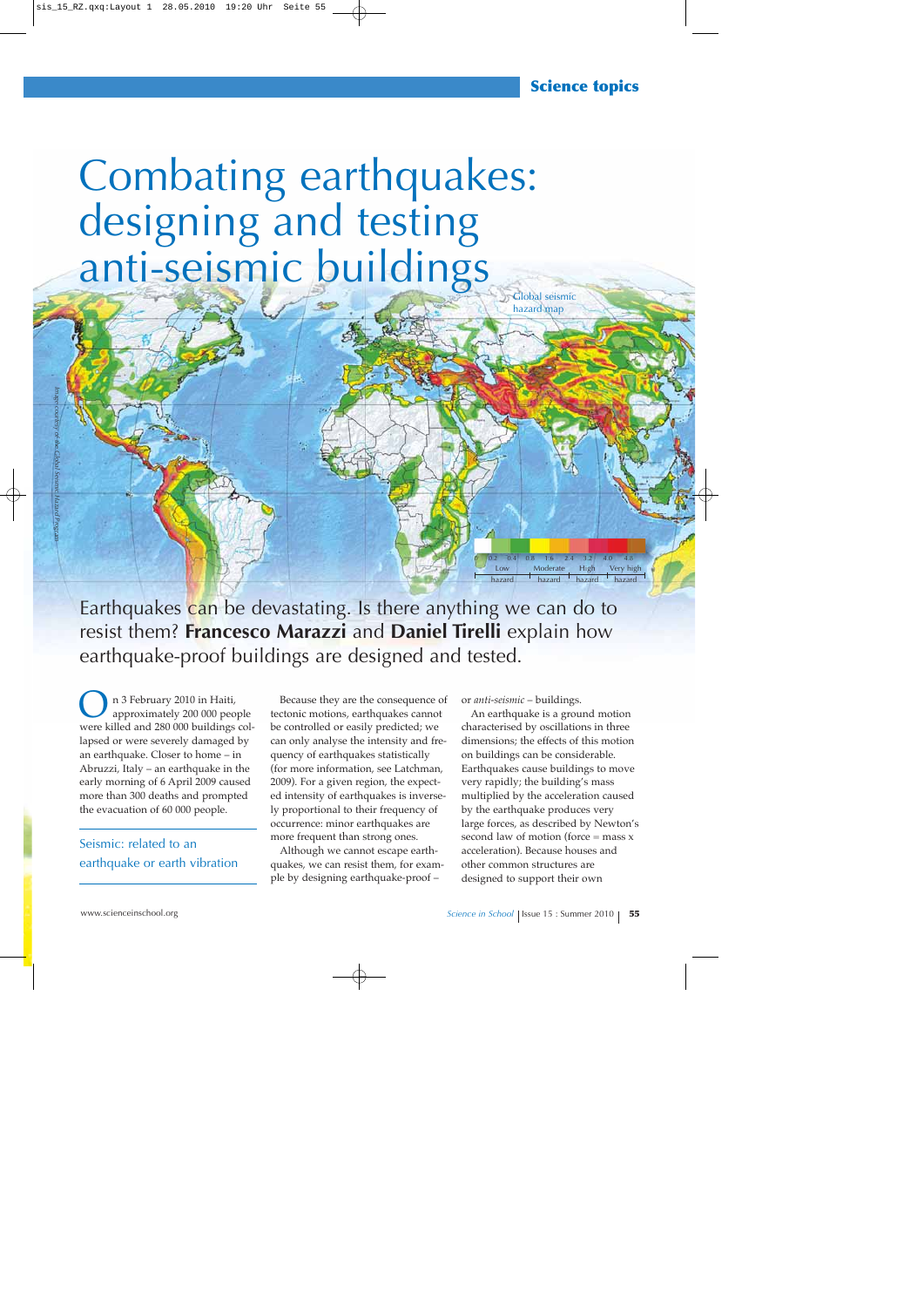weight, they can usually resist the additional vertical forces caused by the vertical movements of the earthquake. Horizontal forces, however, are often underestimated or overlooked during the design phase, so buildings may collapse when subjected to an earthquake.

For economic and practical reasons, anti-seismic buildings need to have appropriate levels of earthquake resistance: even the strongest earthquake should not cause the building to collapse, although a certain level of damage would be acceptable. A

**1,** 

#### *Image courtesy of ELSA*



minor earthquake, in contrast, should not cause even minor damage, such as repairable cracks. The design of an anti-seismic building should also take into account its importance and function: a hospital or a fire station, for example, must remain operative even after the strongest earthquake.

The article is particularly interesting because it explains clearly what is being done to design and test earthquake-proof buildings. The article can be used as an introduction to the topic of general waves or seismic waves in physics and in geography lessons. It is ideal for introducing the theme of earthquakes because it explains their nature and shows why severe damage occurs to buildings as a result of Newton's laws. It could be used to start a discussion about the destruction caused by earthquakes, their impact on society and what can be done to limit the damage.

Moreover, this article provides valuable background reading and recommends websites to make students aware of how science can benefit society. It also makes both students and teachers aware of scientific organisations such as ELSA that work to enhance the safety of citizens. Sometimes we tend to get lost in formulae and theories and treat science as a purely academic subject. This article, however, gives a concrete example of how the science studied in class is applied in real situations, such as earthquakes, which unfortunately lately have occurred in various countries, creating destruction and havoc.

The article could be used as a comprehension exercise for subjects in which earthquakes are part of the syllabus or if earthquakes (not specifically part of the syllabus) are used to discuss waves. Suitable questions include:

- 1. What is an earthquake?
- 2. With reference to Newton's second law of motion, why is the force acting on a building so large during an earthquake?
- **Physics Geography**
- **Waves**
- **Ages 10-19**
	-
- 3. Name two techniques used to test anti-seismic buildings. Explain briefly how these work.
- 4. In view of the natural disasters that have devastated some countries recently, do you think that these techniques should be used more widely? Explain your answer.

The article could be used in different ways for different age groups:

10-12: to give a general description of what an earthquake is and keep the students informed about what is happening in European and other countries.

12-15: to introduce the topic of earthquakes and inform students of their nature and how they occur. The article could also be used to demonstrate that a whole branch of science is dedicated to studying these events and minimising their effects.

16+: to introduce the topic, which could then lead to a more detailed study of seismic waves. The article could also show how science is used for the benefit of citizens. Moreover, students could discuss how countries deal with earthquakes and understand how the science studied in class is applied in real contexts.

*Catherine Cutajar, Malta*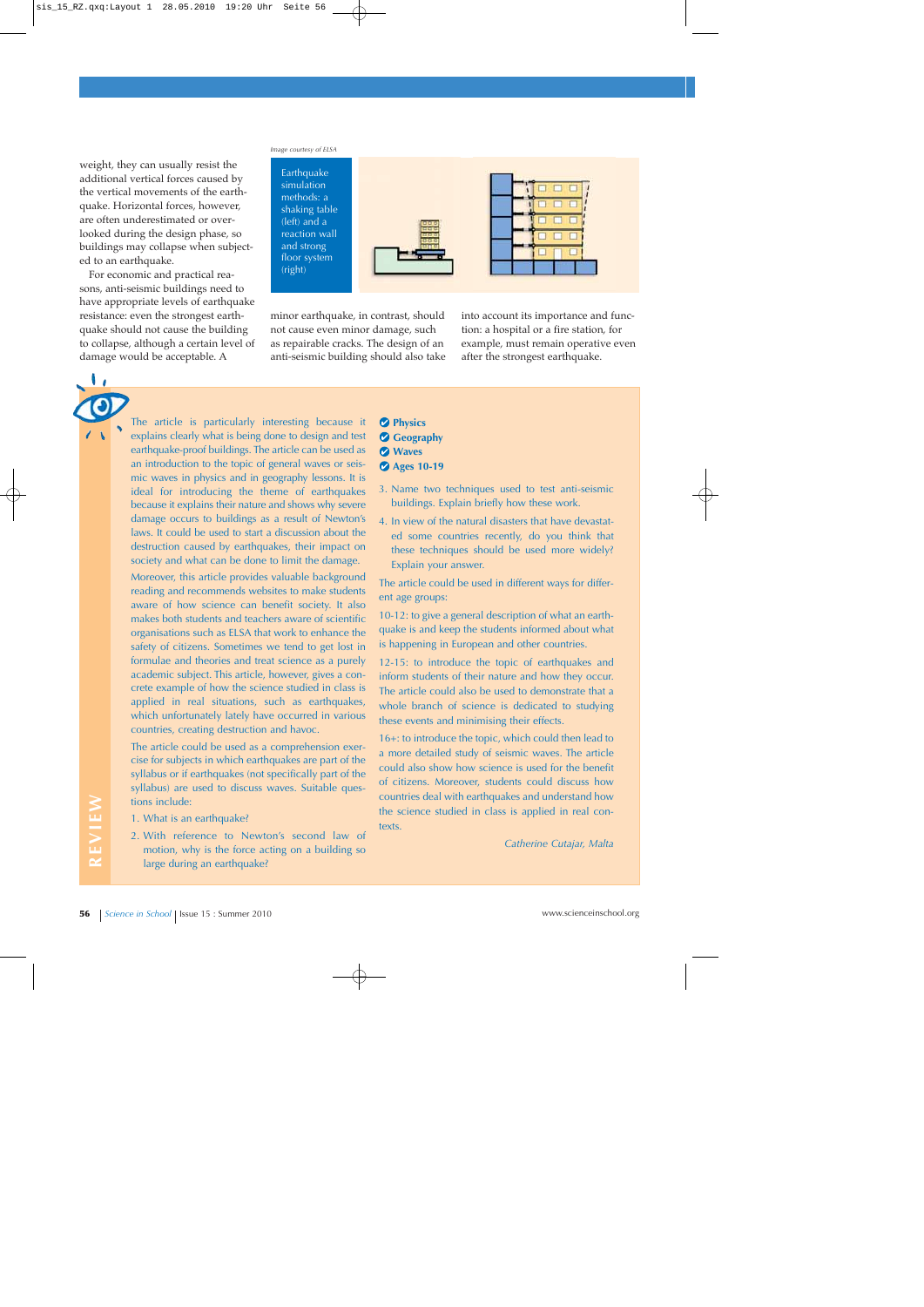## **Science topics**

Despite the enormous progress in computer modelling and simulation of buildings' responses to earthquakes, experimental testing is still an important part of the development of anti-seismic buildings. Engineers use small- or full-scale models to investigate a structure's response to an earthquake: how safe would the building be in an earthquake and how could it be improved?

There are currently two complementary experimental techniques to simulate the effect of an earthquake on a structure: one based on the *shaking table* and the other on the *reaction wall and strong floor* system (see image on page 56). A shaking table is a platform that mimics an earthquake by producing vibrations in one, two or three dimensions. The test building – normally a scaled-down model – is placed on the shaking table and exposed to the 'earthquake' and the effect is noted. Does the building fall down? Do cracks appear in the walls? How does the damage occur? How long an earthquake can the building withstand? The drawback of this simulation is that it cannot be halted partway through the 'earthquake': only the final damage can be assessed.

The reaction wall and strong floor system, in contrast, allows full-scale buildings to be tested. The building is placed on the floor of the system and

hydraulic arms attached to the reaction wall exert pressure on the building, corresponding to an earthquake. The earthquake can be simulated in slow motion – a real-life earthquake lasting only a few seconds can take hours to simulate. This allows the damage to the building to be closely monitored; the test can be paused for engineers to examine the building more closely or to prevent it from collapsing completely. Sensors record the effects of the simulated earthquake on the building, including deformation, stress, inclinations and force.

Europe's largest reaction wall and strong floor system is at the European Laboratory for Structural Assessment  $(ELSA)^{wt}$ , where it is used to test ways in which large-scale structures (such as bridges and buildings) can be strengthened and repaired.

As can be demonstrated experimentally, the likely damage caused by an earthquake to a building (its *seismic vulnerability*) can be reduced in several ways. One is to separate the building from the ground, so that vibrations caused by the earthquake are not transmitted to the building. Base isolation, for example, involves introducing a sliding system between the foundation and the lower part of the building. Another approach is to concentrate the damage in pre-defined parts of the structure: this allows the dissipation of the earthquake's energy

#### The ELSA laboratory



Transporting a building inside the ELSA laboratory



Seismic testing at ELSA of a full-scale 3D building





Actively controlled actuators

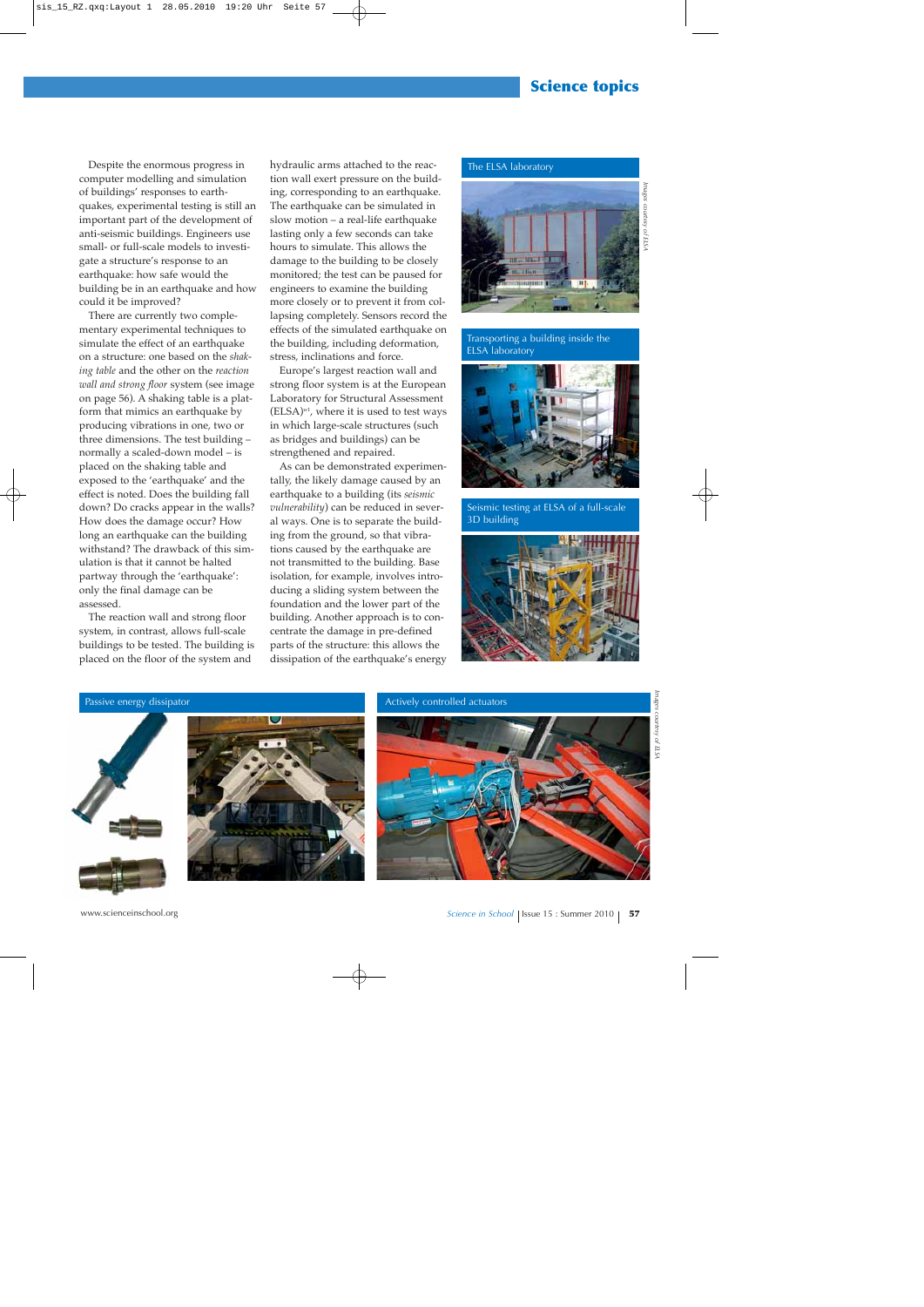## **School activities at ELSA**

ELSA has an interactive laboratory for children, which includes a small shaking table; as it can be easily transported, shaking-table demonstrations can be conducted either during school visits to ELSA, in Ispra, Italy, or directly in schools (see Anthoine et al., 2010).

A demonstration of the principles of structural dynamics first introduces children to concepts such as natural frequency, mode shape and vibration, and to the basic ideas of sensors and data collection. The students are then invited to assemble structures made of special stone bricks and to test them on the shaking table. They can give free rein to their imagination: some houses have several doors and windows, while others are more similar to bunkers, pyramids or Greek temples.

The model houses are then placed on the shaking table and exposed to a simulation of a real, recorded earthquake. The students are asked to describe what they observe and to explain why houses behave differently when subjected to the same earthquake. This introduces the concept of seismic risk: the combination of seismic vulnerability (how sensitive the house is to



earthquakes) and seismic hazard (how strong is the largest earthquake expected in a given location). The only way to reduce the seismic risk is to reduce the vulnerability; we have no power over hazard!

One of the most effective methods for reducing vulnerability – base isolation – can be seen on our little shaking table, which has three rolling tubes of small radius supporting the base of the model. These tubes separate the building from the ground and ensure that vibrations from an earthquake are not transmitted upward. The effectiveness of this system is easily shown when two identical models, one with base isolation and the other without, are tested at the same time: the earthquake will destroy the non-isolated building whereas the other will remain intact.

*Images courtesy of Francesco Marazzi*

Images courtesy of Francesco Marazz



'Close confinement stirrups' would have helped this house in L'Aquila to withstand the earthquake in 2009



Church of Concezione, Paganica, L'Aquila, Italy and prevents unexpected behaviour. For example, if iron parts are inserted at structural nodes (e.g. where beams are connected to columns), these pieces will be deformed during the earthquake instead of the building itself.

> The design of a building is extremely important. Regular designs, for example, are more resistant to earthquakes than irregular ones because they are less subject to torsional effects (twisting) and thus to local stresses and deformations. Smaller details are also very important. Walls should be well connected to each other and to the floors, making the house resist the earthquake as a whole (the structure is said to exhibit 'box behaviour'). In old masonry houses, inserting tie-rods at floor level links the structural walls and the floor together, so that they function as a single element, sharing deformations and stresses. This improves the overall energy dissipation capacity of the building. In new buildings, concrete ele